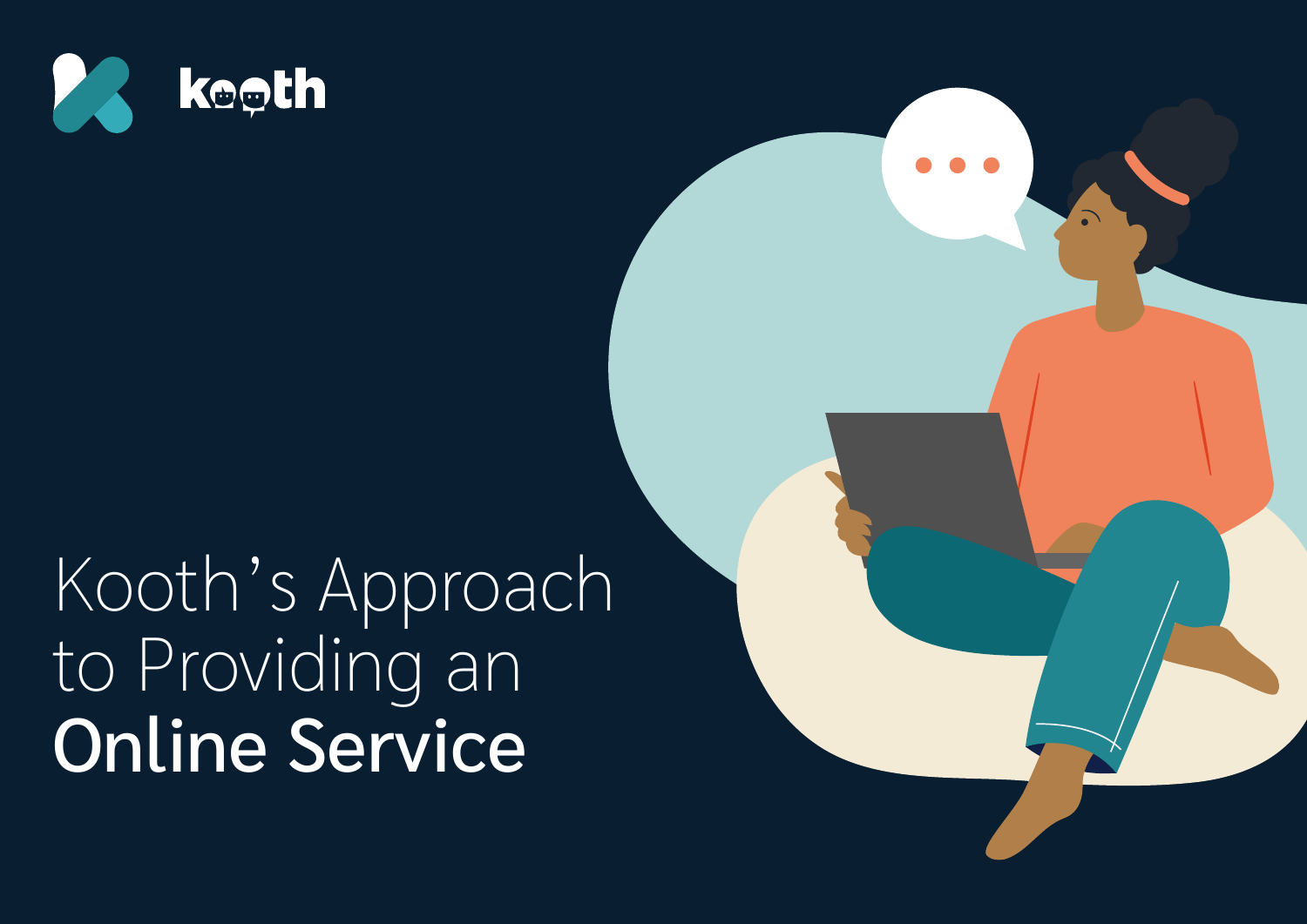## What does it mean to be a Kooth practitioner online?

Developing a therapeutic alliance and relationship with a child or young person (CYP) online can be challenging without a f2f interaction, but integral to managing risk and keeping CYPs safe online.

 $\overline{\mathcal{L}}$ 

The Kooth assessment process, based around the common assessment framework (CAF) is thorough, robust and will usually be carried out over 3-4 sessions with a young person. Contracting with the young person is a crucial part of the initial process, so that CYPs understand anonymity, confidentiality and the boundaries of the service.

#### **The key challenges:**

- Navigating communication through written word, which is inherently a slower process.
- Managing and holding risk where CYPs are unwilling or unable to disclose personal details.

These challenges are mitigated and overcome through the extensive training offered by Kooth for new practitioners and the on-going infrastructure and support offered by the clinical team.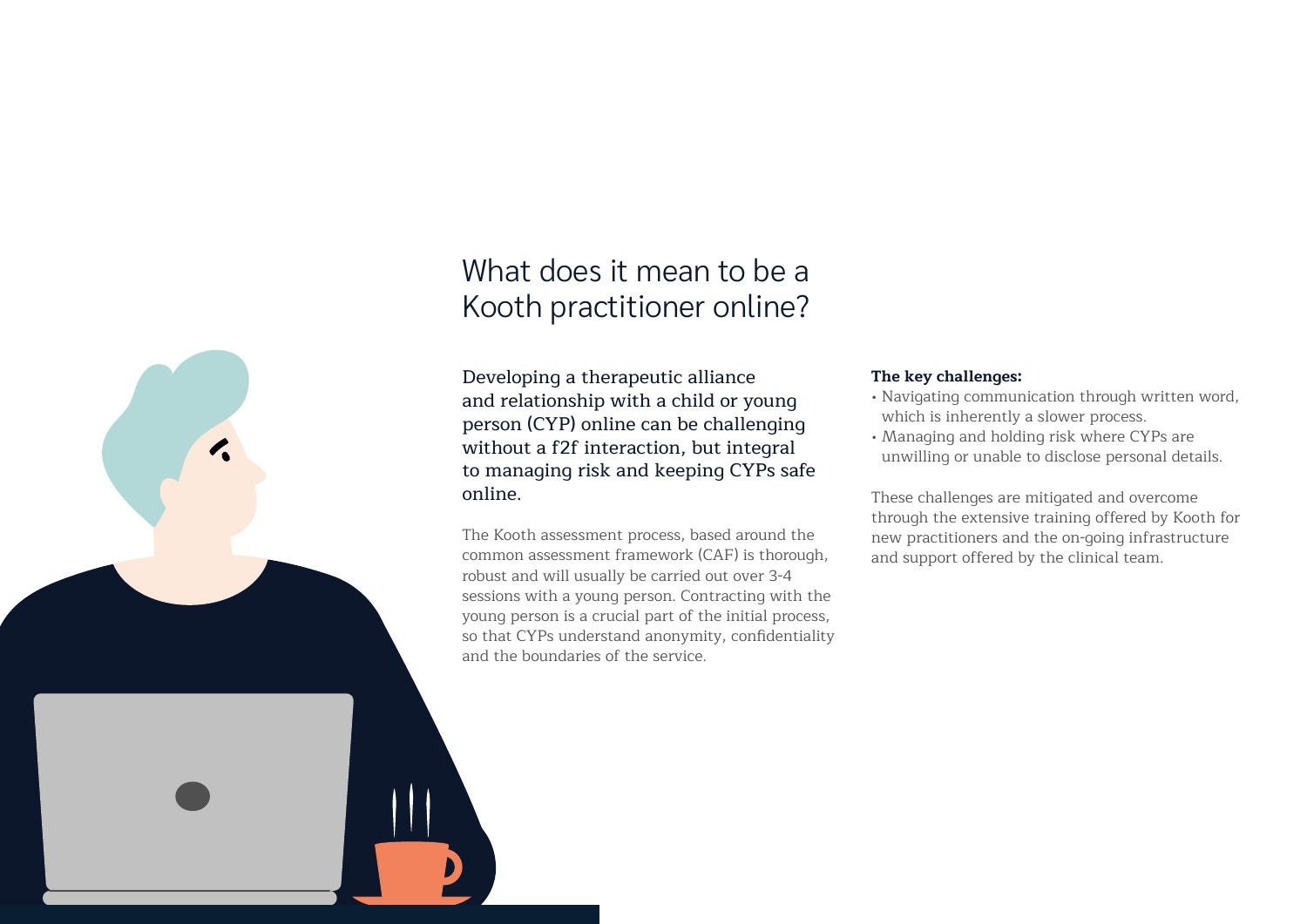## Our Approach to Training

#### Delivery staff who join Kooth come from multi-disciplinary backgrounds, varying theoretical approaches and all have at least 3-years post qualification f2f experience

They are enrolled in a 3-day induction covering the organisational structure, an introduction to working online (assessment tools, outcomes measures etc), and safeguarding protocols among other important aspects of their role. A buddy system then ensures that practitioners work with an experienced online practitioner for the first three months of the role, where they can be highly reflective of their online work, manage their caseload appropriately, and feel supported to manage risk or complex presentations online. Practitioners who support moderation undergo our bespoke moderation training programme.

All staff receive on-going support through line management, supervision, clinical support, and regular online communication with the other 'on-shift' practitioners for the day. Practitioners have expressed the value of this communication and the vital role this plays in feeling supported as practitioners and also sharing best practice. Kooth also provides a comprehensive Continuing Professional Development package for staff, with a rolling training schedule continuously updated by a dedicated training manager.

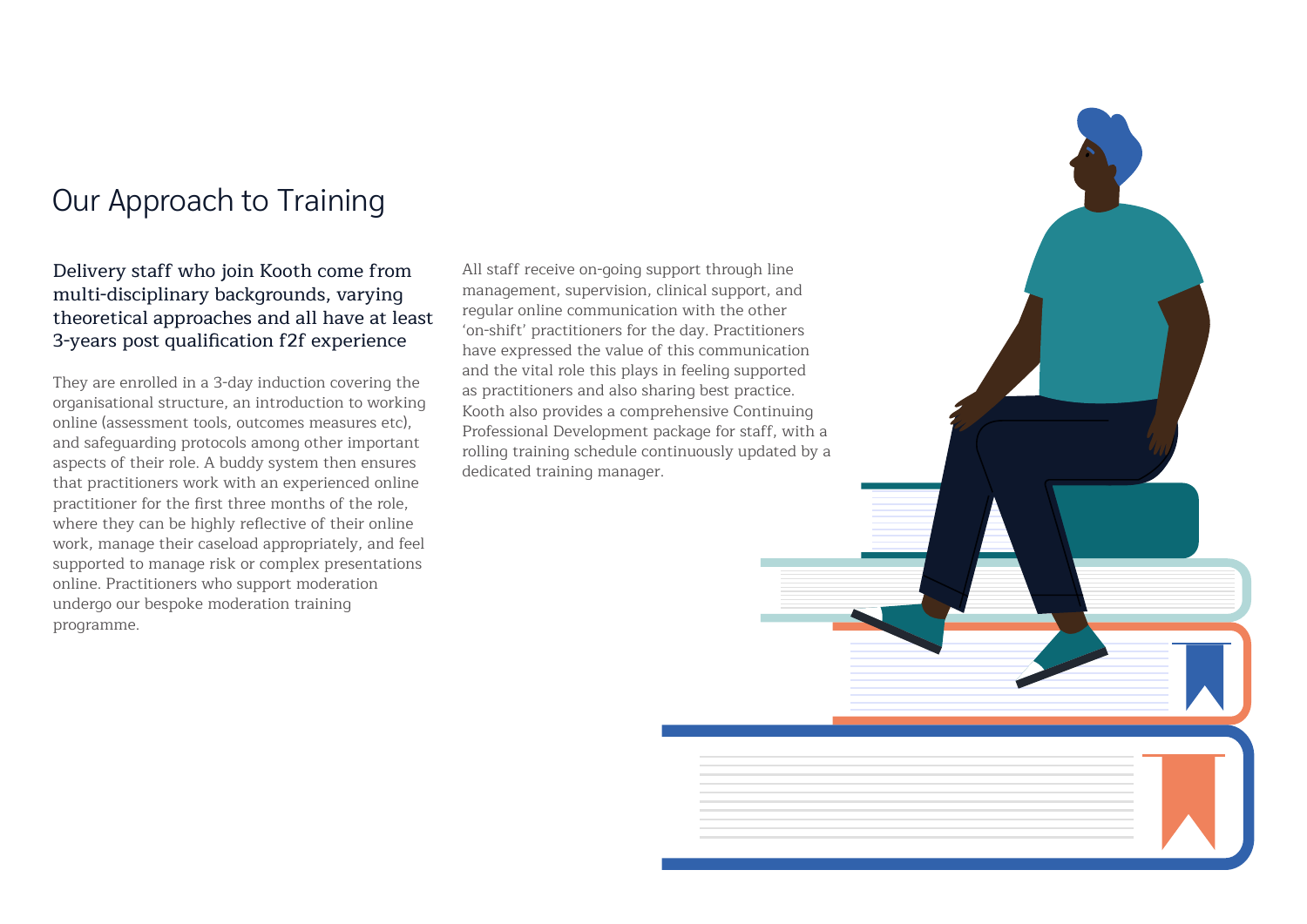## What is the Kooth offer?

We know that different people need different types, and lengths, of support, at different times. As a result, we have multiple options and pathways for how someone can use the service.

#### Self-directed and Kooth community

Some CYP prefer self-directed spaces such as reading articles, completing activities, using the journal, and/or setting goals. They can access support from others in the Kooth community via discussion boards and live forums, as well submitting their own articles or discussion board suggestions.

#### Responsive service

Similarly to other services, a lot of CYP only come to Kooth for a single chat

session, or for sporadic stand-alone sessions. We have developed an outcome measure, and provided staff training, to ensure that wherever possible, we are meeting the needs of CYP within that single session.

#### Structured and ongoing support

Where appropriate, CYP can be allocated a named worker, and access structured support through weekly sessions with a specific focus, aim or intended outcome.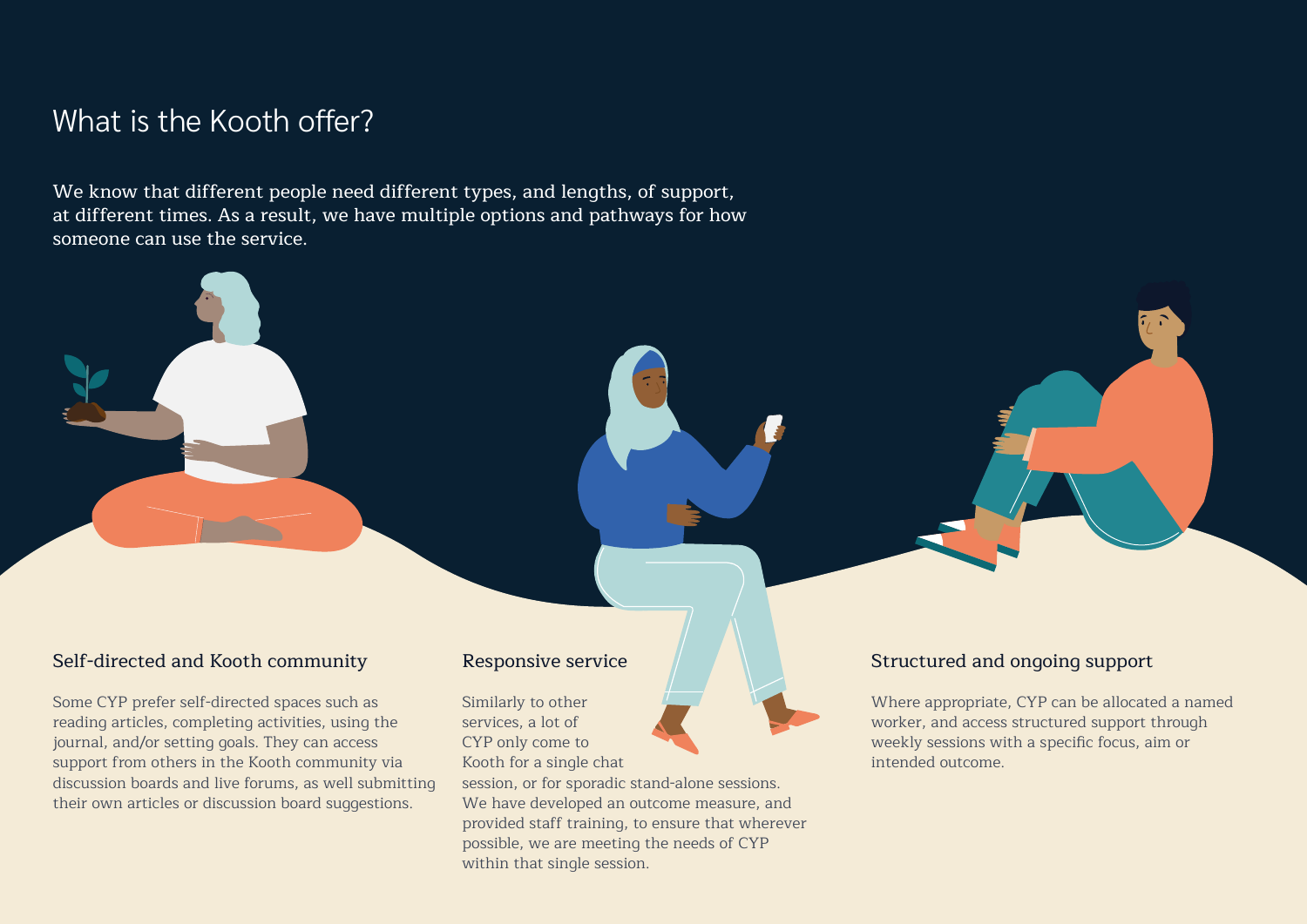## Managing Risk Online

Safeguarding is at the heart of what we do, and as a consequence we are always monitoring the safety of anyone using our service.

 If risk is identified (e.g. during a chat session, through a message to the team, in a discussion board submission, or through goal or journal entries) then we will take relevant and proportionate action. This might include reaching out to offer support to the individual, and/or contacting external agencies/ emergency services if required. Risk is assessed and updated regularly, with support available to practitioners from the safeguarding team wherever necessary.

## Working with High Risk or Complex Presentations

#### These CYP will be offered a named Worker for structured support.

This supports trust and relationship building, imperative for when CYP may be asked to disclose personal information in order to safeguard them, or others.

Collaboration with local services including those already engaging with the CYP is an essential part of the work on Kooth, to ensure that we are adhering to safety plans and working within ethical guidelines.

The flexibility and accessibility of the platform can be an important aspect in de-escalating someone's level of risk, as they can reach out via messaging or chat to speak to a member of the team, and also access our articles and discussion boards, and their safety plans, at any time of day or night.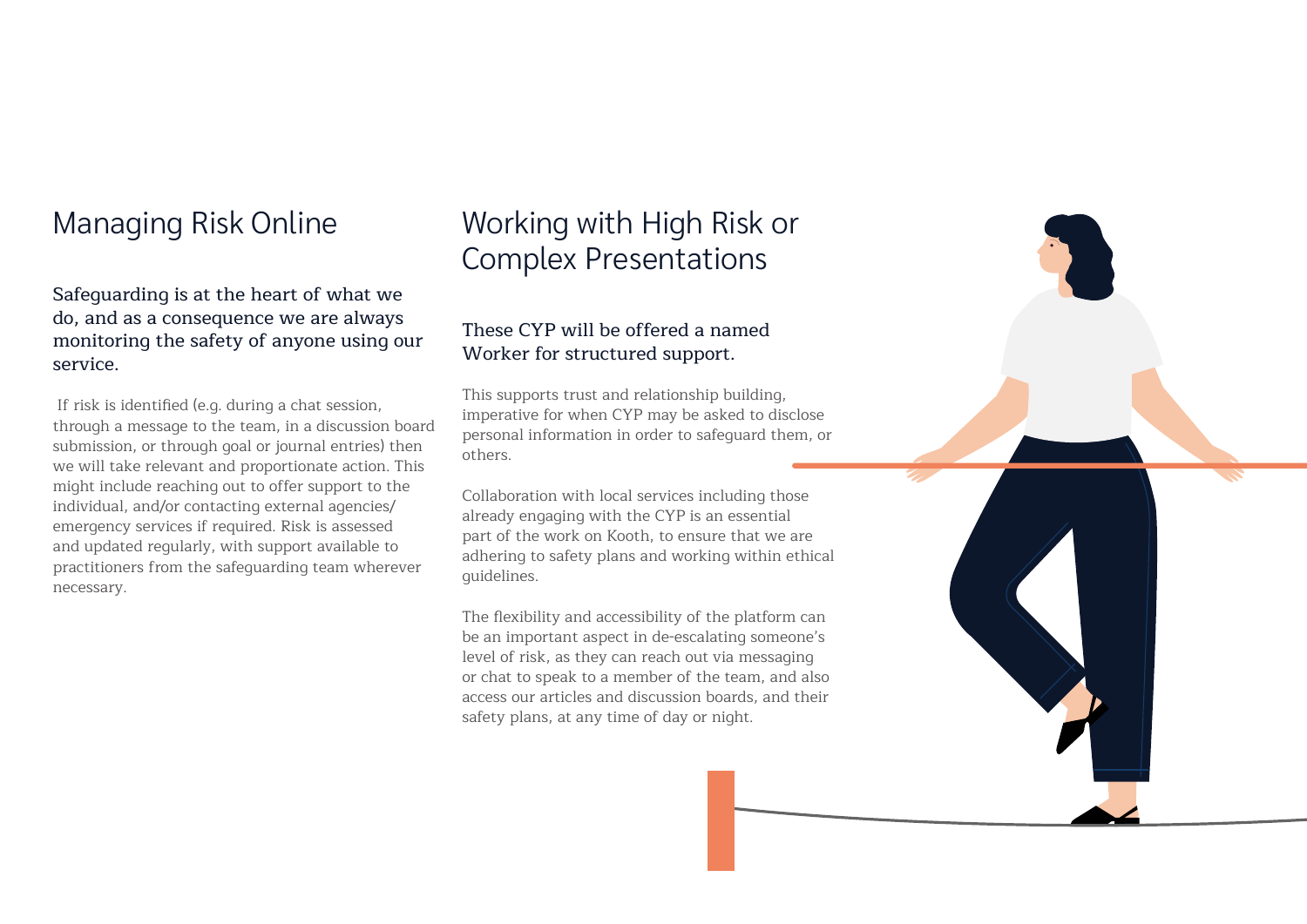## The Value of an Online Service

### For Children and Young People

Where CYP have choice in their service involvement and are supported through collaborative working across services they are much more likely to engage. The anonymity of online services has been found to provide a higher level of safety experienced by the CYP; Kooth practitioners see this translate into the level of disclosure by CYP online which can sometimes be much deeper and quicker due to the 'facelessness' that online therapeutic support facilitates. There is a visible journey we see for CYP who arrive at Kooth presenting with chaotic, possibly compulsive behaviour, where they are offered a named worker and after a short time display a calmer, more reflective process online.

#### From a Practitioner's Perspective

CYPs choosing to log on and make an independent decision to use Kooth is empowering for both the practitioner and the CYP, illustrating active engagement in the CYPs own well-being. The accessibility afforded by Kooth results in messages of gratitude being commonplace between CYP and the team, where there is a clear demonstration of a CYP feeling supported.



#### Working Alongside Other Services

Feedback from other services we work collaboratively with is often in the form of reassurance for having an 'out of hours' service that can be accessed in some format 24-hours a day, every day of the year. Whilst practitioners are not available 24/7, CYPs can access the articles and discussion boards at any time, as well as being able to send a message to the team which will be responded to as soon as possible. Kooth does not require a referral to access, so if it is commissioned for a CYP then they are able to sign up themselves and instantly access our materials.

Where Kooth can be a valuable treatment option for many CYP, it can also hold and support CYP while they are engaging with an existing therapeutic process elsewhere. We are keen to support every CYP who requires our services as an individual, offering care appropriate to their needs, and as a result Kooth never seeks to work in isolation from other services where collaboration will be in the best interest of the CYP. This may include collaborating with other services, to ensure joined up and consistent care.

We also recognise that Kooth is not always best placed to support a CYP and their needs, and in these cases we would signpost and refer to the relevant external services. This may also include liaising with emergency or crisis services.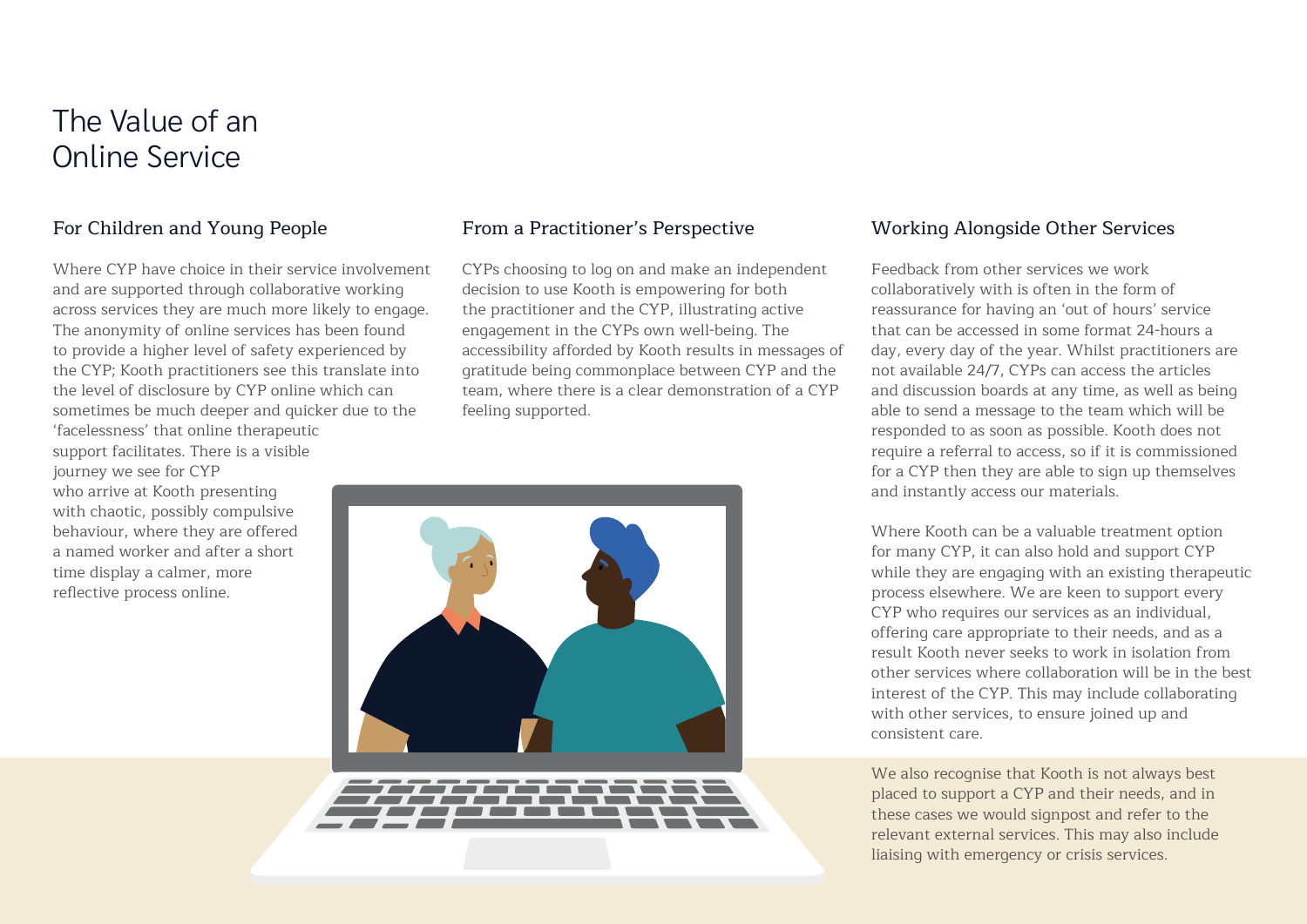## Working with the iThrive model

We have also mapped these options against the iThrive model, to ensure we are able to adjust our offer to somebody's level of need.

#### Getting Advice

Alongside or as an alternative to more traditional community services.

#### Getting Help

Alongside and whilst waiting for targeted community and schoolbased support and specialist services including CAMHS. We can also provide an option for those who do not meet the thresholds or criteria for CAMHS, delivering early intervention and prevention work, or be utilised as part of an aftercare package.

#### Getting More Help

Alongside and whilst waiting for specialist services including CAMHS, or as part of an aftercare package.

#### Getting Risk Support

We utilise a multi-disciplinary approach to managing clinical risk. We engage with local safeguarding protocols and processes, whilst de-escalating risk where possible and referring to specialist services when appropriate.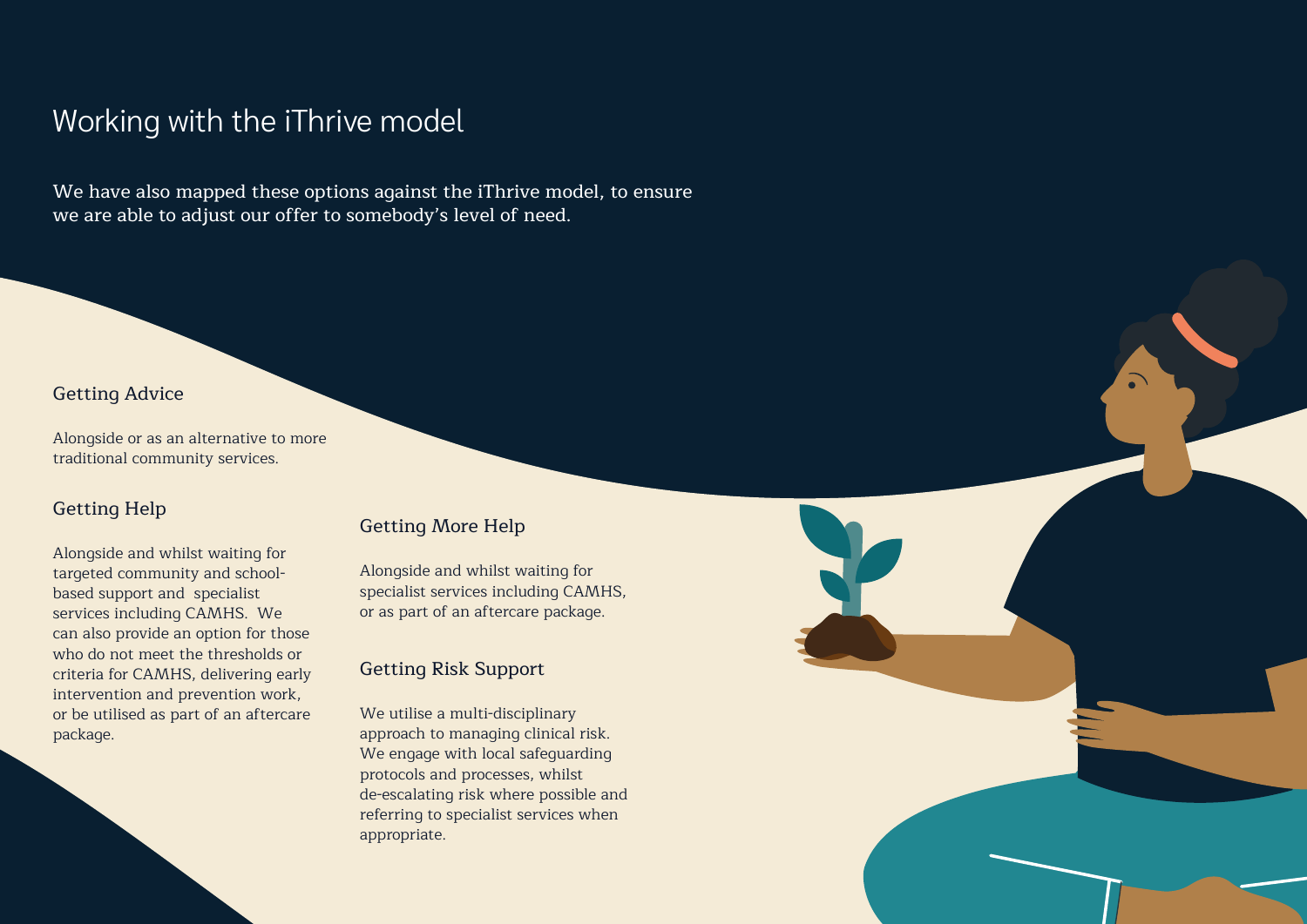## Our Model

#### iRESPOND

A Therapeutic Model that reflects our organisational values whilst providing informed, trauma-led support, iRESPOND is a similar model to the iTHRIVE framework utilised by CAMHS. The model is applicable to all our direct work, whether that be messaging or chat, and short or long term support. It incorporates a shared language and approach to clinical service delivery that informs the relationship building between service user and practitioner. This is central to ongoing clinical audit and, crucially, improving service user experience.

**Integrative -** Kooth works best when integrated into a localised or wider system. We do this by paying attention to these 4 Cs: Context: having a clear understanding of the contexts in which we are operating (eg complimentary differences); Communication: having early and regular conversations with relevant stakeholders; Controls: having a shared understanding of risks, mitigations and controls and accountability for these; Culture: having a shared cultural alliance.

**So what is iRESPOND? Responsive -** We can support service users quickly and specifically at times when other services may not be available, through both planned and drop in support as well as community based interventions.

> **Evidence-based** - We work with a range of presenting clinical issues, and draw on both evidence-based practice and practice-based evidence to provide effective support for the 'whole person.' We also recognise where a specialist face-to-face evidence based intervention is required, and in such cases support onward referral whilst continuing to be 'alongside' the person and other services.

**Safe -** Safeguarding vulnerable children and adults is central to our quality assurance process, and we provide ongoing training to ensure our practitioners are highly skilled in conducting risk assessments and de-escalating risk. We welcome the opportunity to engage in shared 'lessons learned' workshops that focus on a whole system approach to continuously improve our safe practice.